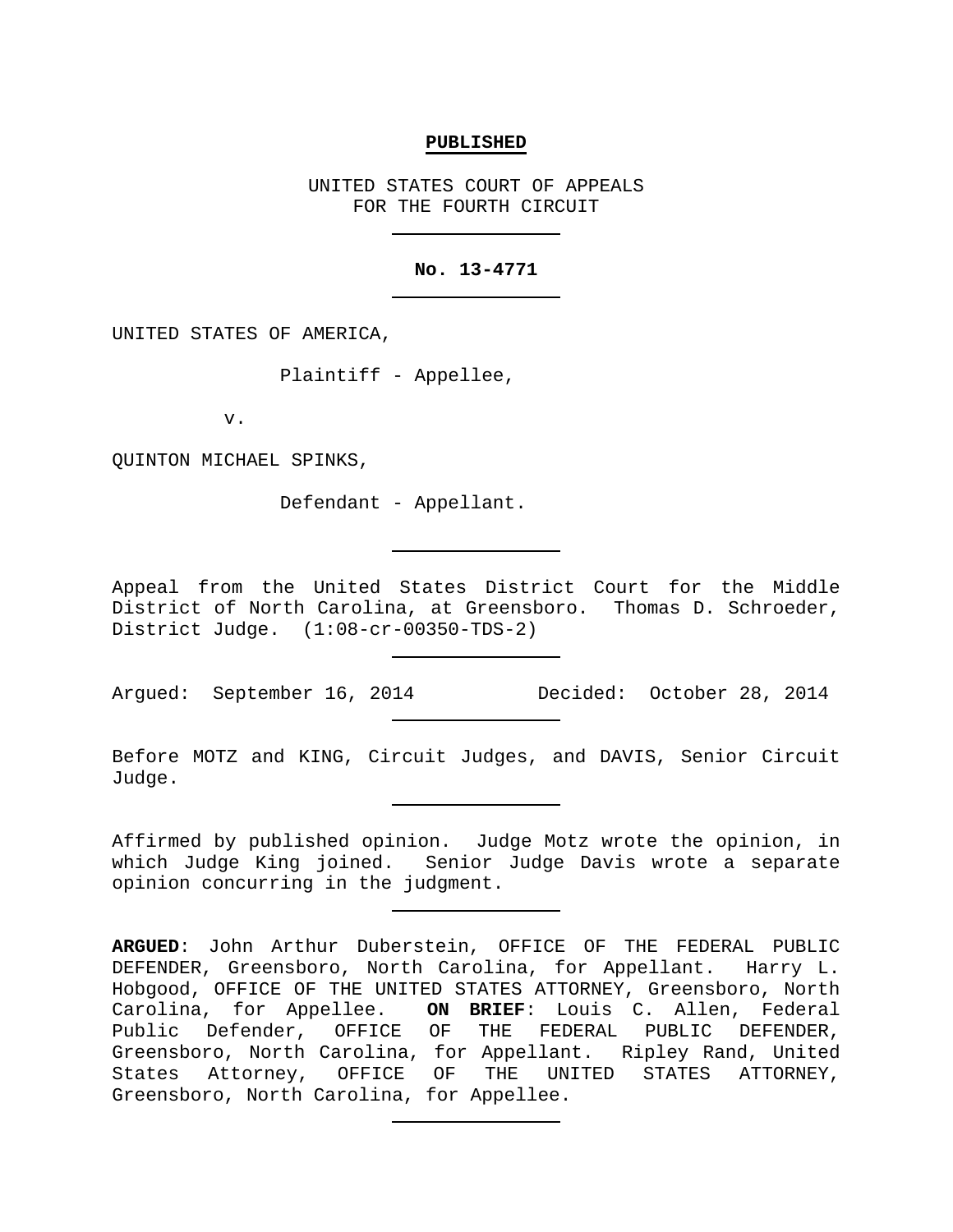DIANA GRIBBON MOTZ, Circuit Judge:

Quinton Michael Spinks challenges his 84-month sentence for conspiracy to distribute cocaine and cocaine base. He contends that the district court erred in declining to consider any 18 U.S.C. § 3553(a) factors other than substantial assistance when determining the extent of his sentence reduction below the mandatory minimum. For the reasons that follow, we affirm.

I.

This case comes to us a second time.

In 2008, Spinks pled guilty to one count of conspiracy to distribute cocaine hydrochloride and cocaine base, in violation of 21 U.S.C. § 846. Because the Government had filed an Information of Prior Conviction under 21 U.S.C. § 851, the district court determined that a mandatory statutory minimum sentence of 240 months applied. Pursuant to 18 U.S.C. § 3553(e), the Government moved for, and the district court granted, a thirty percent downward departure on the ground that Spinks had provided substantial assistance in the prosecution of a codefendant. When Spinks requested an additional reduction for factors other than substantial assistance, the court rejected his request. The district court thus reduced Spinks' 240-month mandatory minimum by thirty percent, and imposed a sentence of 168 months. Spinks appealed, and we affirmed. See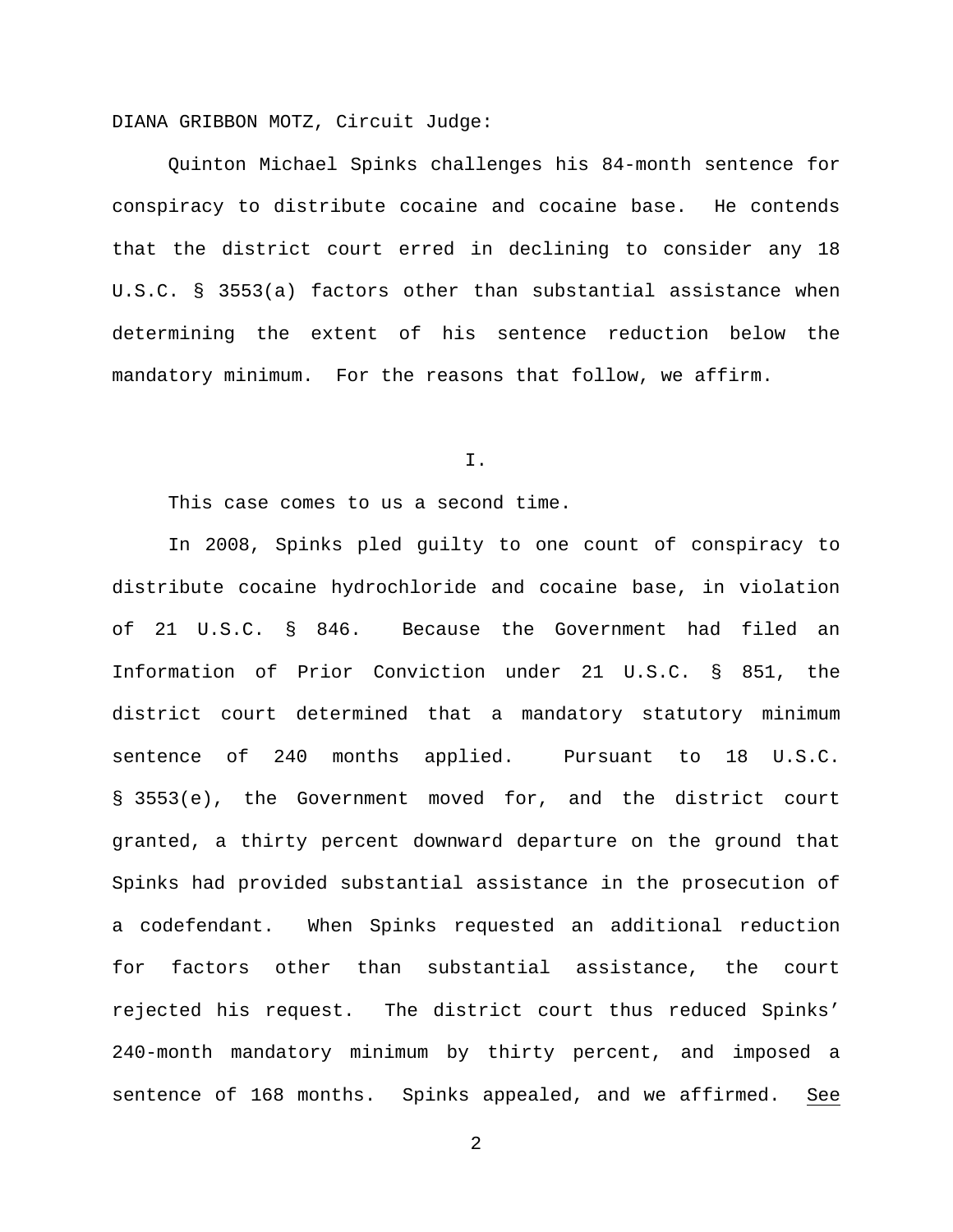United States v. Spinks, 373 F. App'x 426 (4th Cir. 2010) (per curiam).

In 2012, Spinks filed a § 2255 motion requesting relief pursuant to United States v. Simmons, 649 F.3d 237 (4th Cir. 2011) (en banc). The Government conceded that the underlying felony supporting the original § 851 enhancement no longer qualified to enhance the mandatory minimum sentence. It further waived any objection to Spinks' failure to comply with the oneyear limitations period. The district court then set the case for resentencing.

At resentencing, after the removal of the conviction that, given Simmons, no longer qualified as a predicate felony, Spinks' new mandatory minimum became 120 months under 21 U.S.C.  $\S$  841(b)(1)(A). The Government renewed its  $\S$  3553(e) motion for a thirty percent downward departure for Spinks' substantial assistance; the district court again granted the motion, reducing Spinks' sentence to 84 months imprisonment.

Spinks' counsel did not ask for a greater adjustment on the basis of substantial assistance, but did ask the court to consider "some additional amount beyond the [thirty] percent," because of Spinks' "rehabilitation in the Bureau of Prisons and what he has done since" his first sentencing. The district court concluded that once it had departed below the mandatory minimum for a defendant's substantial assistance, it did not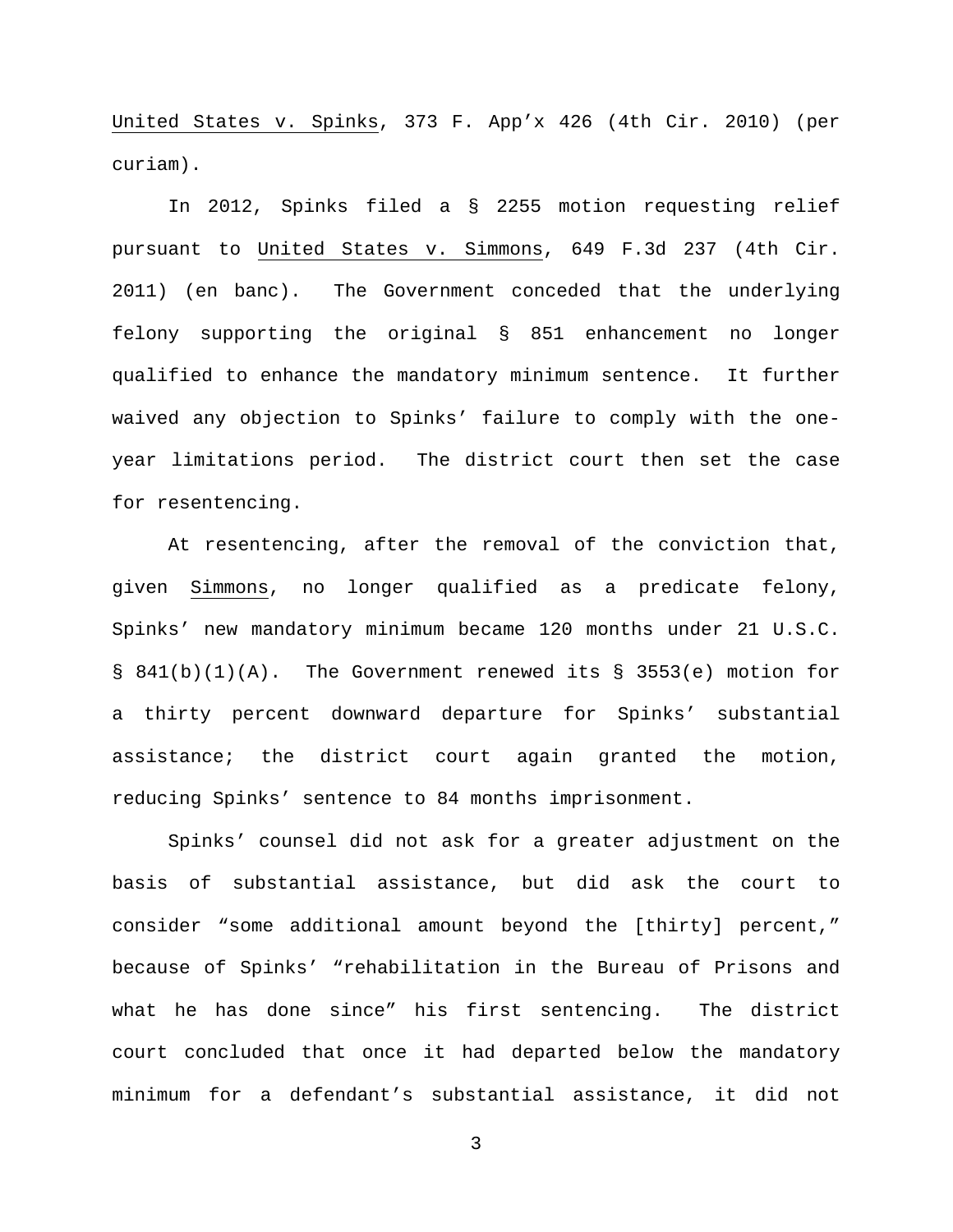have the authority to depart further based on other § 3553(a) factors. Accordingly, the court reduced Spinks' 120-month mandatory minimum by just thirty percent, and imposed a sentence of 84 months. Spinks timely noted this appeal, challenging only his sentence.

We review the district court's legal determinations de novo. United States v. Moore, 666 F.3d 313, 320 (4th Cir. 2012). Thus, we consider de novo whether the court could consider, pursuant to § 3553(e), non-assistance factors when determining the extent of a sentence reduction below a statutory mandatory minimum sentence.

# II.

Section 3553(e) grants a sentencing court authority, upon the Government's motion, "to impose a sentence below a level established by statute as a minimum sentence" for a defendant's "substantial assistance in the investigation or prosecution of another person who has committed an offense." 18 U.S.C. § 3553(e). Spinks asserts that the district court erred because it did not consider factors other than his substantial assistance -- specifically, his post-conviction rehabilitation -- in determining the extent of his sentence reduction below the mandatory minimum. But our precedent on this point is clear: the extent of a § 3553(e) departure below a mandatory minimum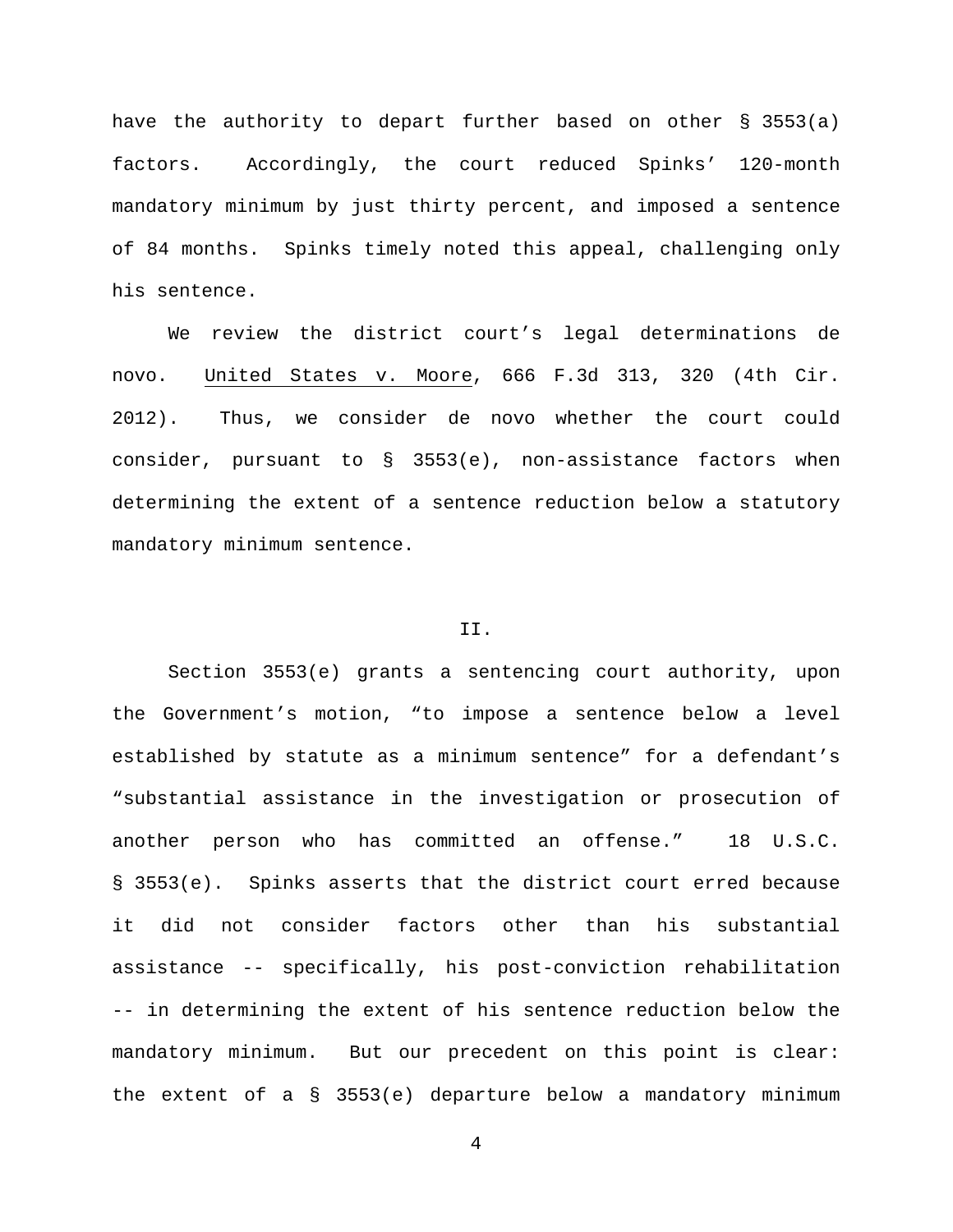must be based solely on a defendant's substantial assistance and factors related to that assistance.

In United States v. Hood, 556 F.3d 226 (4th Cir. 2009), we squarely addressed whether a district court can consider nonassistance factors in determining the extent of a departure from a mandatory minimum sentence under § 3553(e). Like Spinks, the defendant in Hood argued that a sentence imposed pursuant to a § 3553(e) departure should be measured by non-assistance factors. Id. at 234 n.2. We concluded that the extent of a § 3553(e) departure below a mandatory minimum could be based "solely on the defendant's substantial assistance and other factors related to that assistance." Id. We reasoned that "[o]nly Congress could authorize a departure from the statutorily mandated minimum sentence, and it did so in § 3553(e) for the limited purpose stated there -- 'to reflect a defendant's substantial assistance in the investigation or prosecution of another person who has committed an offense.'"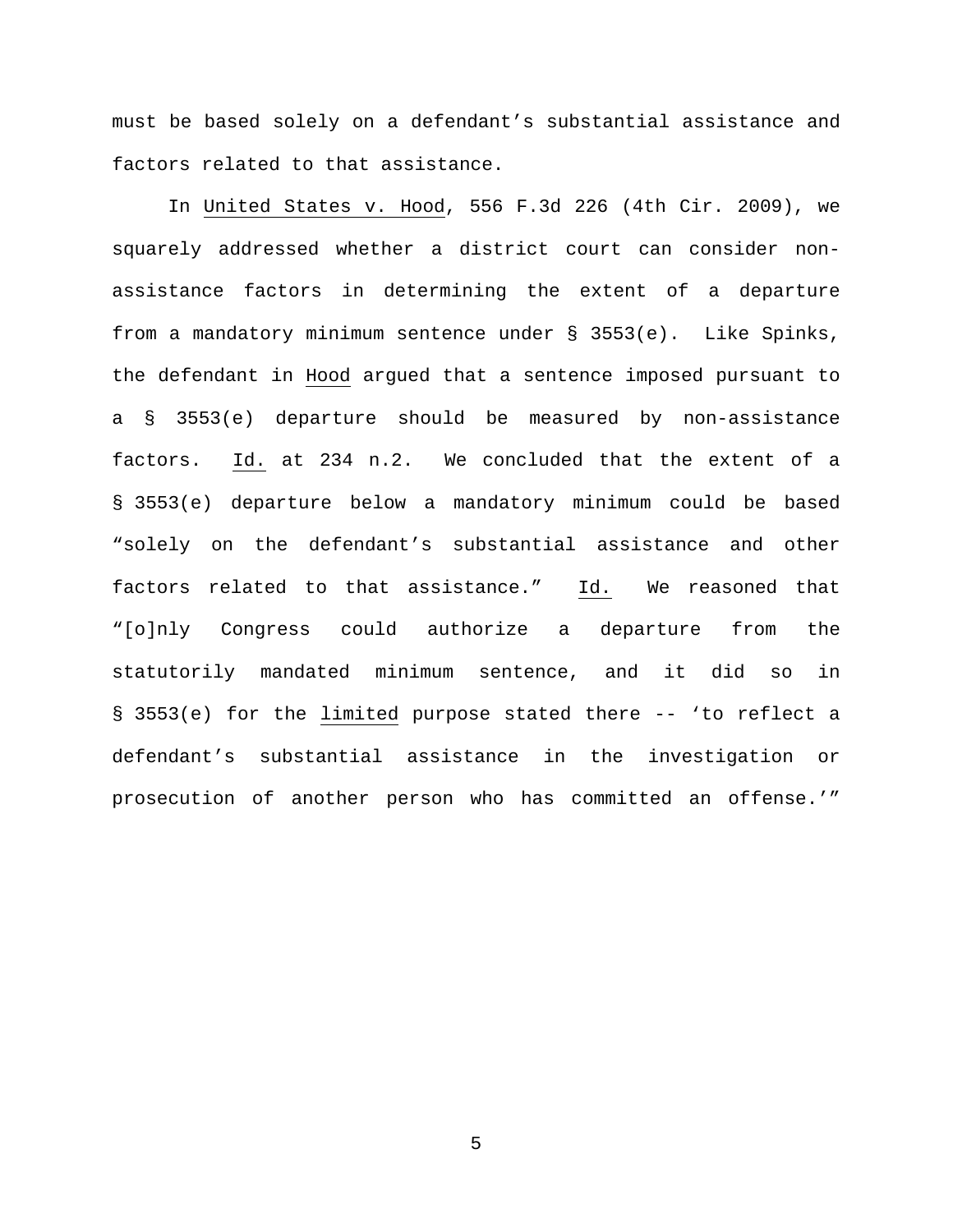Id. at 233 (quoting 18 U.S.C. § 3553(e)) (emphasis in original)). $<sup>1</sup>$  $<sup>1</sup>$  $<sup>1</sup>$ </sup>

Hood controls here. After the Government renewed its request for a thirty percent downward departure for Spinks' substantial assistance, he requested that the court consider his rehabilitation and depart further below the mandatory minimum. Following Hood, the district court correctly concluded that, once it had departed below a mandatory minimum sentence on the basis of a defendant's substantial assistance, it could not further depart based on any non-assistance factor.

# III.

Spinks contends, however, that our recent holding in United States v. Davis, 679 F.3d 190 (4th Cir. 2012) and the Supreme Court's recent holding in Pepper v. United States, 131 S. Ct. 1229 (2011) abrogate Hood. Both arguments fail.

<span id="page-5-0"></span> $1$  Every circuit to consider this question has agreed. See United States v. Grant, 636 F.3d 803 (6th Cir. 2011); United States v. A.B., 529 F.3d 1275 (10th Cir. 2008); United States v. Richardson, 521 F.3d 149 (2d Cir. 2008); United States v. Mangaroo, 504 F.3d 1350 (11th Cir. 2007); United States v. Williams, 474 F.3d 1130 (8th Cir. 2007); United States v. Desselle, 450 F.3d 179 (5th Cir. 2006); United States v. Auld, 321 F.3d 861 (9th Cir. 2003); United States v. Ahlers, 305 F.3d 54 (1st Cir. 2002); United States v. Thomas, 11 F.3d 732 (7th Cir. 1993).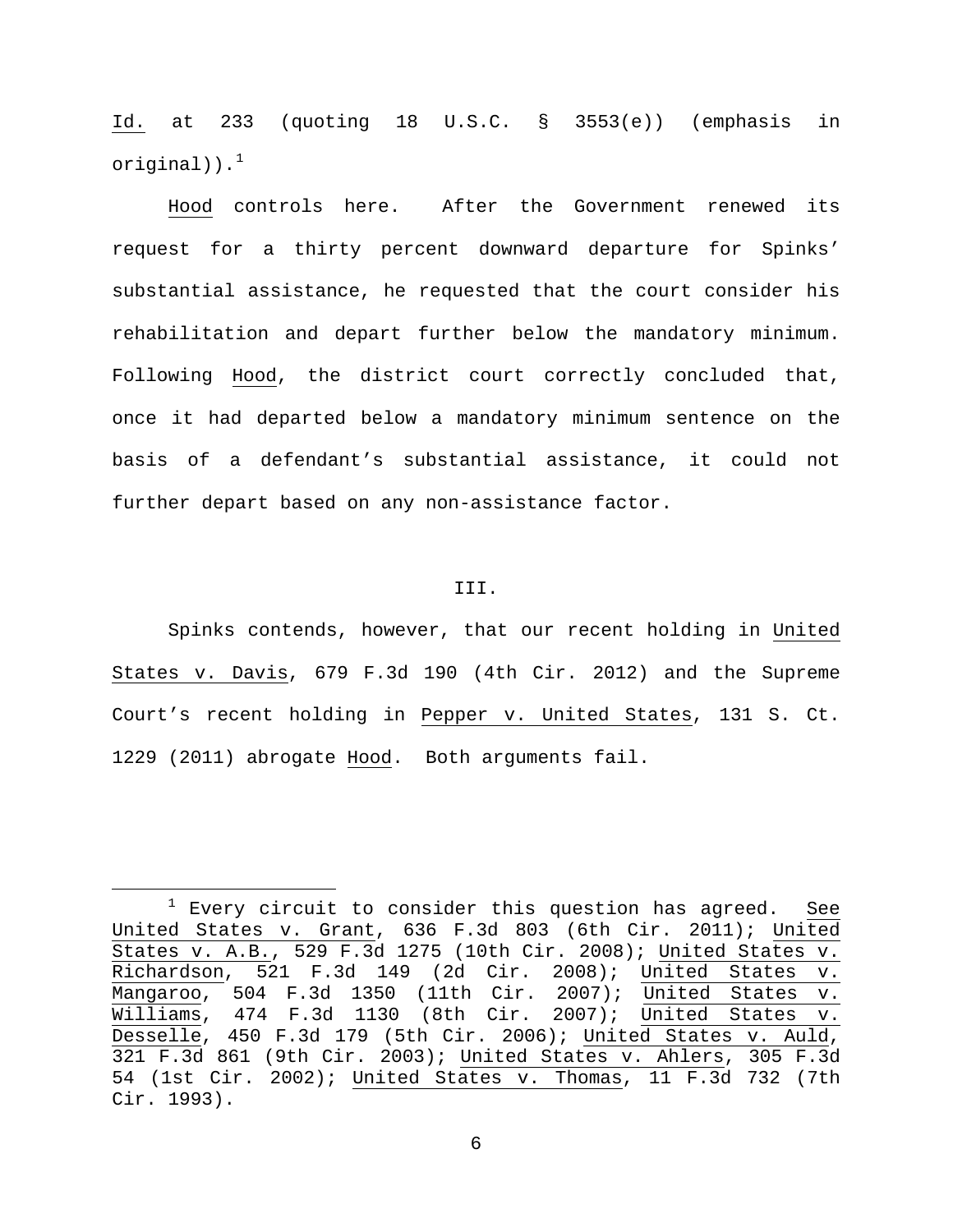Spinks maintains that Davis permits consideration of other relevant sentencing factors in the calculation of a reduced mandatory minimum sentence. Davis, however, involved a different situation –- a motion for a sentence reduction pursuant to Federal Rule of Criminal Procedure 35(b), not for a sentence reduction pursuant to § 3553(e).

Davis had pled guilty to robbing a store at gunpoint, as well as to using and carrying a firearm during a crime of violence and possessing it in furtherance of that crime. Davis, 679 F.3d at 192. Upon the Government's § 5K1.1 motion at Davis' initial sentencing, the district court reduced Davis' offense level, and imposed a sentence of 86 months. Id. The Government later filed a motion, pursuant to Rule 35(b), seeking a further reduction of Davis' sentence to 60 months based on his continued substantial assistance while incarcerated. Id. The district court decided that it could consider non-assistance factors to limit the extent of the Rule 35(b) sentence reduction. Id. at 193. Accordingly, the court considered non-assistance factors -- Davis' "violent offense," his "prior record for burglary and grand larceny," and his receipt of "a prior reduction" pursuant to U.S.S.G. § 5K1.1 -- and concluded that these factors mitigated against granting the full sentence reduction requested by the Government. Id. The court thus ordered a resulting

7

A.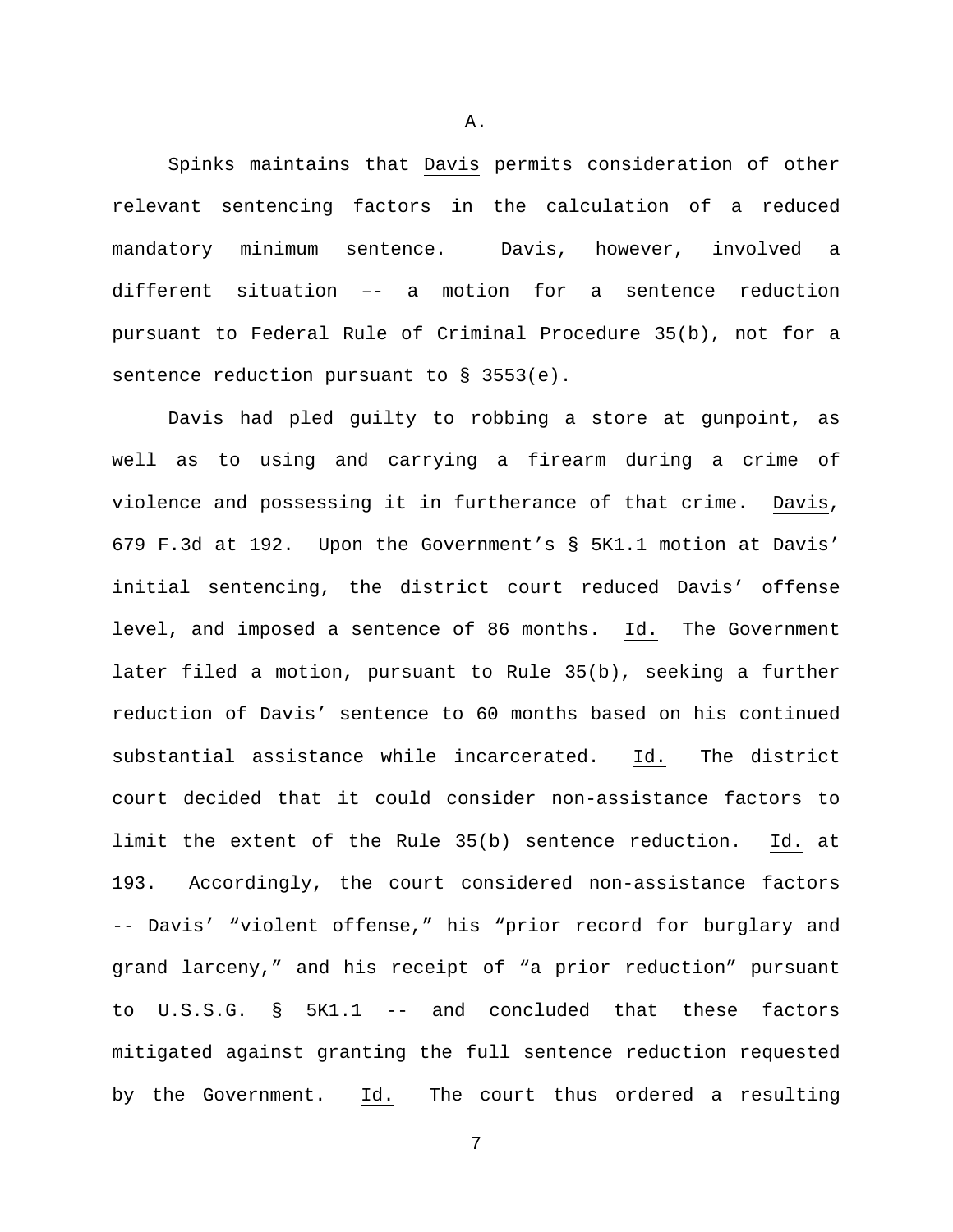sentence of 72 months' imprisonment, rather than the 60-month reduced sentence the Government had requested. Id.

On appeal, Davis unsuccessfully argued that the district court erred in considering non-assistance related factors when determining the extent of his Rule 35(b) sentence reduction. Id. We held that a "district court can consider other sentencing factors, besides the defendant's substantial assistance, when deciding the extent of a reduction to the defendant's sentence after granting a Rule 35(b) motion." Id. at 195-96. We reasoned that "[n]othing in the plain language of Rule 35(b) restricts the district court from considering other factors when determining the extent of the sentence reduction." Id. at 196.<sup>[2](#page-7-0)</sup>

Davis is no help to Spinks. The motion before the district court in Davis was a Rule 35(b) motion, not a motion under 18 U.S.C. § 3553(e), as here. In Davis, we held only that a district court may consider non-assistance factors "after

<span id="page-7-0"></span> $2$  We, and every circuit to consider the question, have agreed that a court may consider only a defendant's substantial assistance when deciding whether to grant a Rule 35(b) motion. See United States v. Clawson, 650 F.3d 530, 532 n. 1 (4th Cir. 2011); see also United States v. Tadio, 663 F.3d 1042, 1046 (9th Cir. 2011) (collecting cases). There is some disagreement among our sister circuits, however, as to whether a court may consider non-assistance factors only to limit the extent of a reduction under Rule 35(b), or also to increase the extent of a reduction. Compare Tadio, 663 F.3d at 1047, with United States v. Rublee, 655 F.3d 835, 839 (8th Cir. 2011). We need not resolve that question here.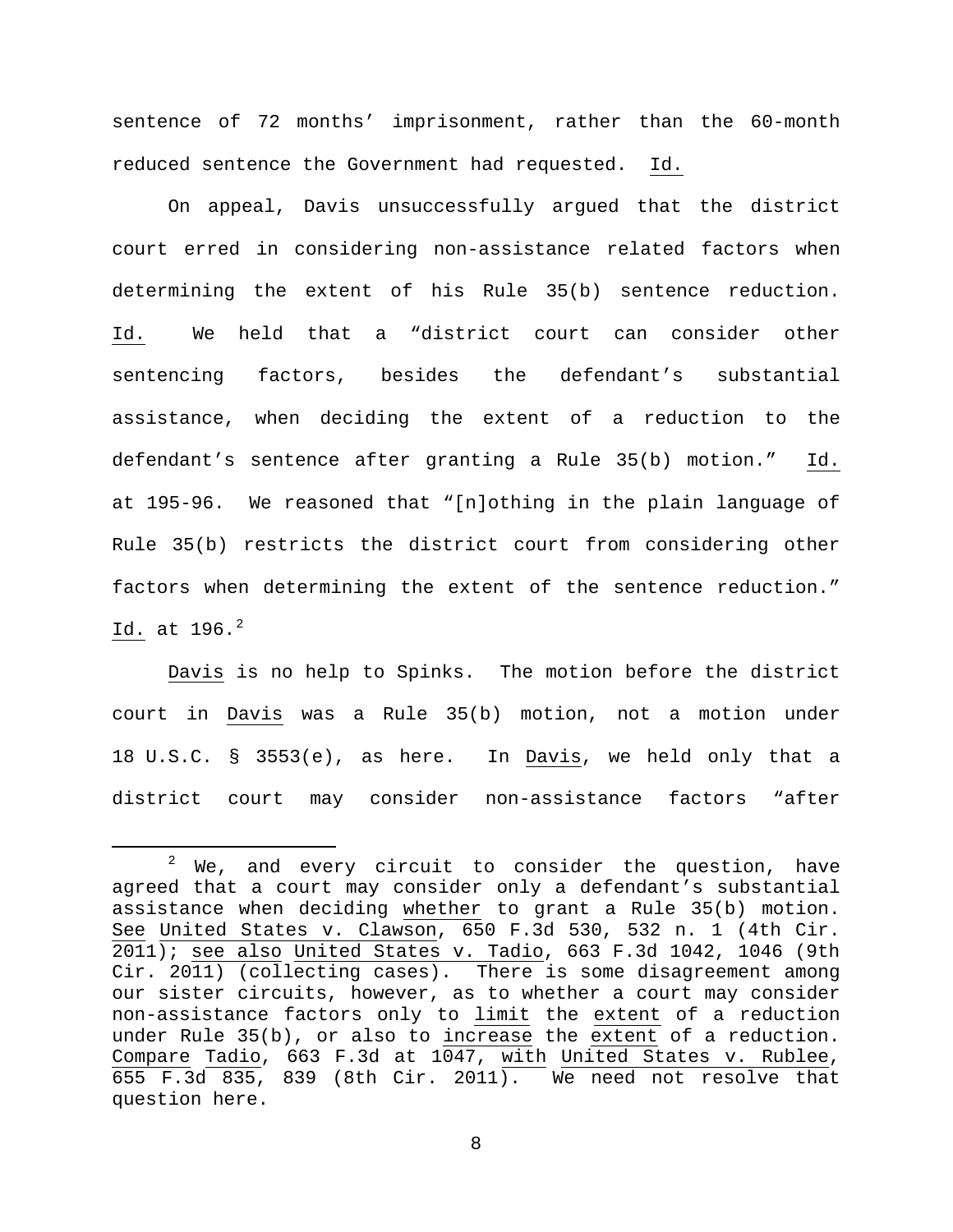granting a Rule 35(b) motion." Id. Our holding did not address 18 U.S.C. § 3553(e).

Spinks suggests that Rule 35(b) and 18 U.S.C. § 3553(e) should be treated the same for present purposes. To be sure, both Rule 35(b) and § 3553(e) authorize sentence reductions below a statutory mandatory minimum on the basis of a defendant's substantial assistance. The differences in the language of the two provisions, however, are of some moment. The plain language of § 3553(e) expressly provides that a sentencing court has the authority to depart below a mandatory minimum "so as to reflect a defendant's substantial assistance in the investigation or prosecution of another person who has committed an offense." (emphasis added). Rule 35(b) contains no similar language requiring that the reduction "reflect" the defendant's assistance. See Fed.R.Crim.P.  $35(b)(1).$  $35(b)(1).$ <sup>3</sup>

<span id="page-8-0"></span> <sup>3</sup> Prior to 2002, Rule 35(b) did require that the reduction "reflect" a defendant's assistance. The 2002 amendments to the rule substituted the "reflect" language with the phrase "may reduce a sentence if," currently in Rule 35(b). The First and Sixth Circuits have disregarded this change on the ground that it was intended to be stylistic only, and so have continued to read Rule 35(b) to be limited in the same way that 18 U.S.C. § 3553(e) is. See United States v. Poland, 562 F.3d 35, 41 (1st Cir. 2009); United States v. Grant, 636 F.3d 803, 814 (6th Cir. 2001). We do not think that such interpretive leeway is appropriate when language is unambiguous. Rather, when language is plain, a court's "sole function . . . is to enforce it according to its terms." Lamie v. U.S. Trustee, 540 U.S. 526, 534 (2004) (citation omitted). Moreover, each court to have ignored the 2002 amendments to Rule 35(b) has done so in order to impose § 3553(e)'s restriction on non-assistance factors onto (Continued)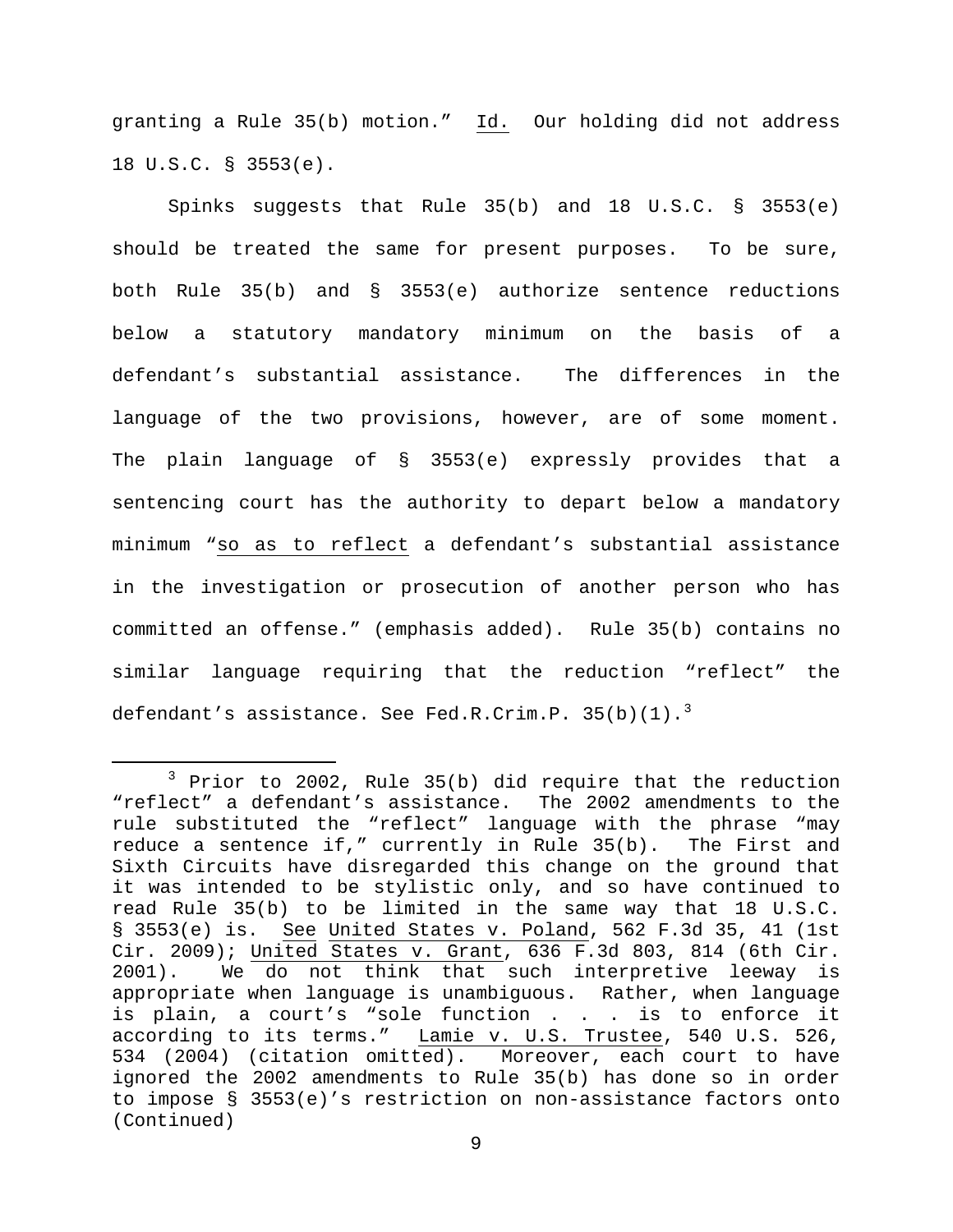Thus, the extent of a § 3553(e) departure from a mandatory minimum can be determined, as we held in Hood, only by considering factors that "reflect" a defendant's substantial assistance. Moreover, even if, as our concurring colleague so vehemently contends, the text of § 3553(e) could not be fairly distinguished from that in Rule 35(b), Hood would control. For a panel of this court cannot overrule the holding of an earlier panel, McMellon v. United States, 387 F.3d 329, 332 (4th Cir. 2004) (en banc), and if two circuit precedents conflict, the earlier one, here Hood, (issued in 2009) controls over the later, here Davis (issued in 2012). Id. at 333.

### B.

Furthermore, contrary to Spinks' suggestion, Pepper does not assist him. In Pepper, the Supreme Court held that after a defendant's sentence has been set aside on appeal, a sentencing court may consider evidence of the defendant's postsentencing rehabilitation to support a variance from the advisory Guidelines range. 131 S. Ct. at 1236.

The defendant in Pepper did not receive a statutory minimum sentence because he qualified for a safety-valve reduction under 18 U.S.C. § 3553(f). Id. at 1236 n.1. The Pepper Court

ī

Rule 35(b), retaining the spirit of the "reflect" language despite its removal. No court has grafted Rule 35(b)'s broader amended language onto § 3553(e), as Spinks would have us do.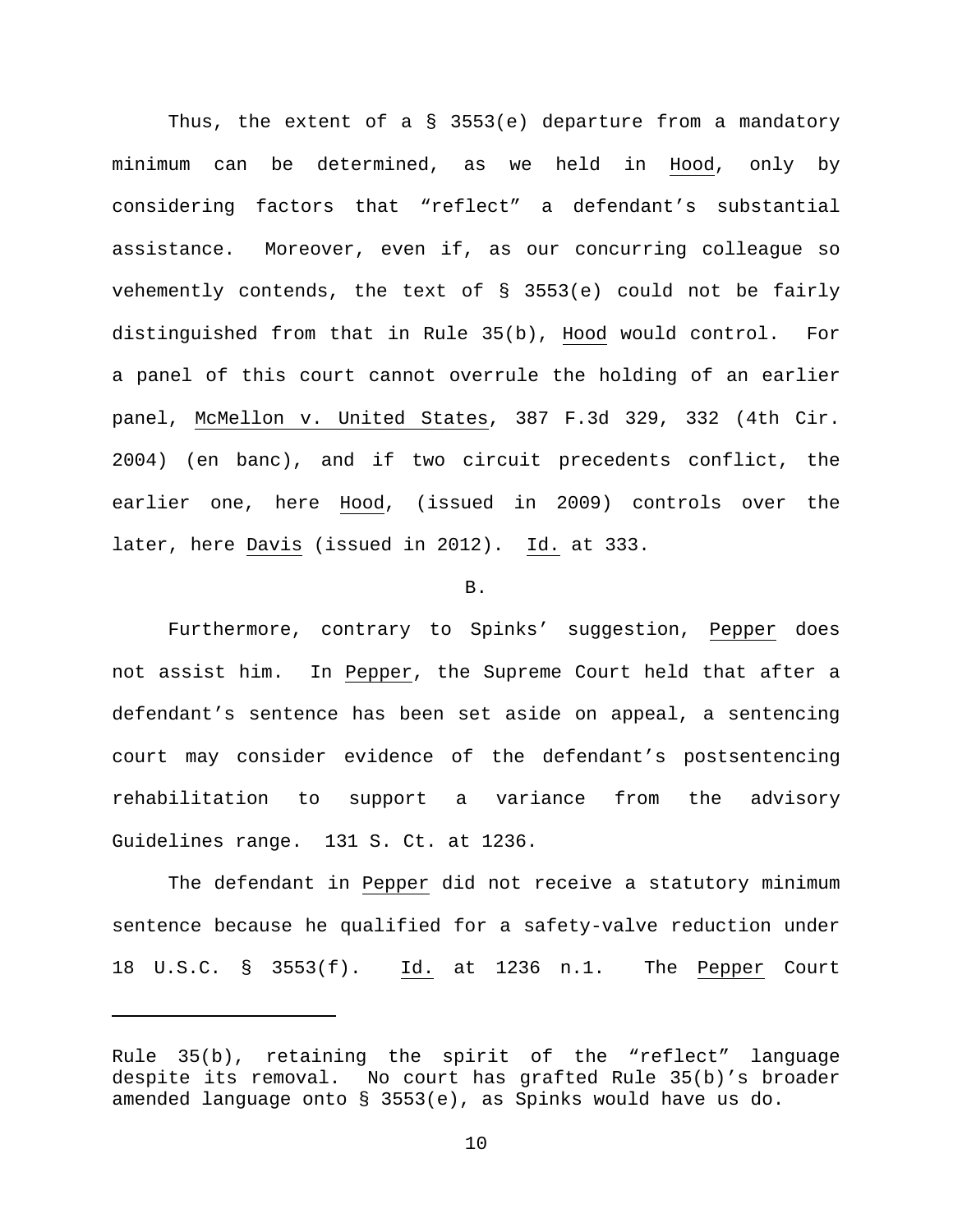expressly specified that its holding applied to variances "from the now-advisory Federal Sentencing Guidelines range." Id. at 1236. Unlike the appellant in Pepper, Spinks seeks a nonassistance based departure from a mandatory minimum, not a variance from the advisory Guidelines range.

Nothing in Pepper indicates that the Supreme Court intended its holding to apply in the context of a statutory mandatory minimum sentence. Rather, as the Sixth Circuit recently concluded, because Pepper "involved a guidelines sentence, not waiver of a statutory minimum," it "certainly does not compel us to ignore clear precedent, from our circuit and others, holding that a district court may not consider factors other than the value of substantial assistance when sentencing below a statutory minimum, pursuant to § 3553(e)." United States v. Williams, 687 F.3d 283, 288 (6th Cir. 2012).

## IV.

For the foregoing reasons, the judgment of the district court is

#### AFFIRMED.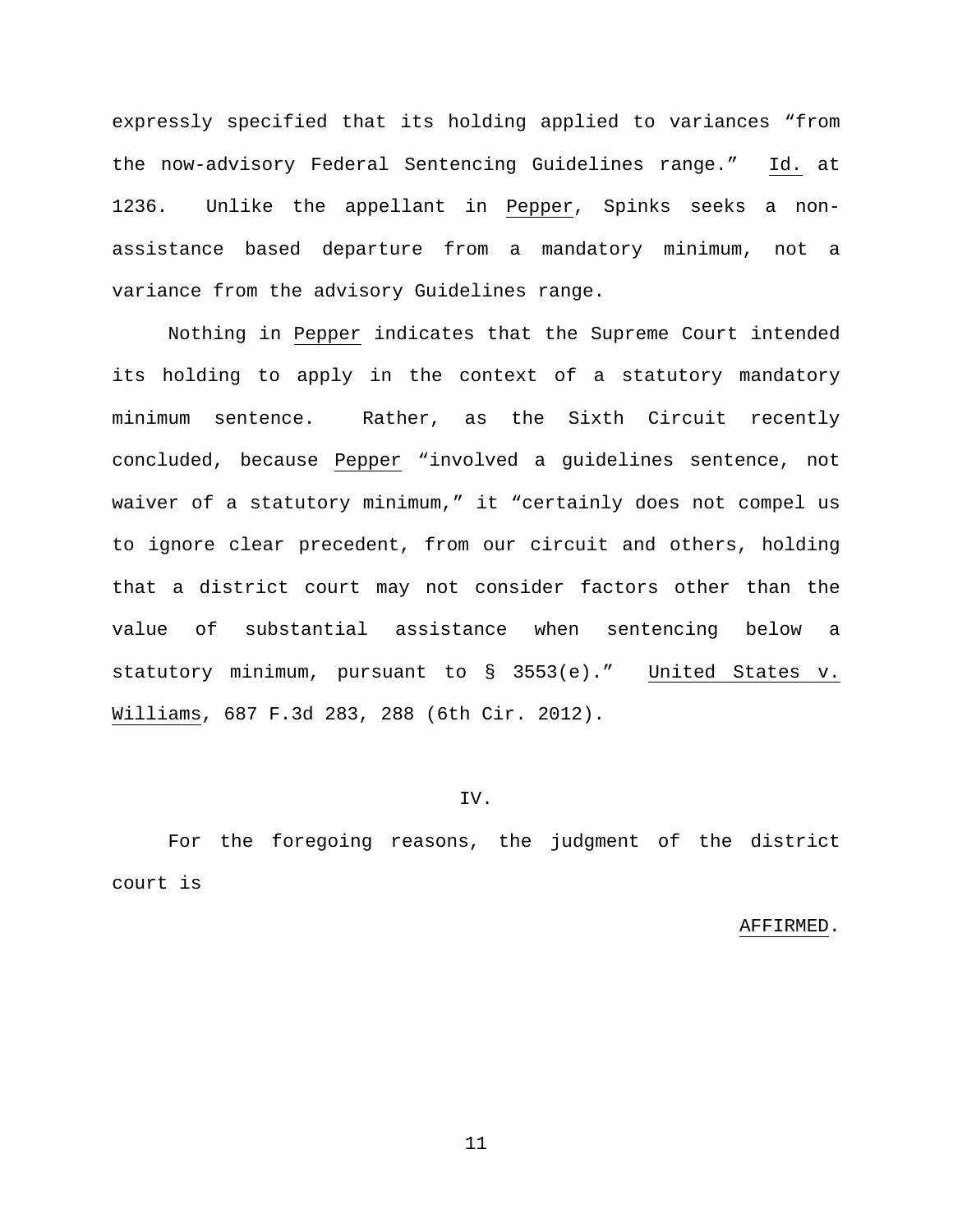DAVIS, Senior Circuit Judge, concurring in the judgment:

This case comes back to us in a decidedly evolved legal landscape from that extant when we affirmed Spinks' original sentence. See United States v. Spinks, 373 Fed. App'x 426 (4th Cir. 2010) (unpublished per curiam). Unlike my friends in the majority, I agree with Spinks that Rule 35(b) and 18 U.S.C. § 3553(e) should be treated the same for present purposes; United States v. Davis, 679 F.3d 190 (4th Cir. 2012), cannot be logically or persuasively distinguished from this case solely (or even predominantly) on the basis that it involved a Rule 35(b) motion rather than a sentence reduction motion pursuant to § 3553(e). Cf. Fed. R. Crim. P. 35(b)(4) (stating "the court may reduce the sentence to a level below the minimum sentence established by statute").<sup>[1](#page-11-0)</sup> Despite what I regard as immaterial

<span id="page-11-0"></span> $1$  See In re Sealed Case No. 97-3112, 181 F.3d 128, 133 (D.C. Cir.  $1999)$  (noting Rule 35(b), § 3553(e), and section 5K1.1 are to be read "in pari materia"), cited with approval in United States v. Stewart, 595 F.3d 197, 203 (4th Cir. 2010). Cf. Stewart, 595 F.3d at 203 ("[W]e see no reason here to treat defendants who benefit from a reduction in sentence via a departure at the time of sentencing differently from those who provide information to the government later. Indeed, the practice of either deferring sentencing and seeking a reduction under section 5K1.1 or sentencing and later filing a Rule 35 motion varies from district to district, even within states."). At least two Supreme Court Justices have acknowledged that the presentence substantial assistance regime under § 3553(e) and the post-sentence substantial assistance regime under Rule 35(b) are "identical." See Melendez v. United States, 518 U.S. 120, 136 (1996) (Breyer, J., joined by O'Connor, J., concurring in part and dissenting in part).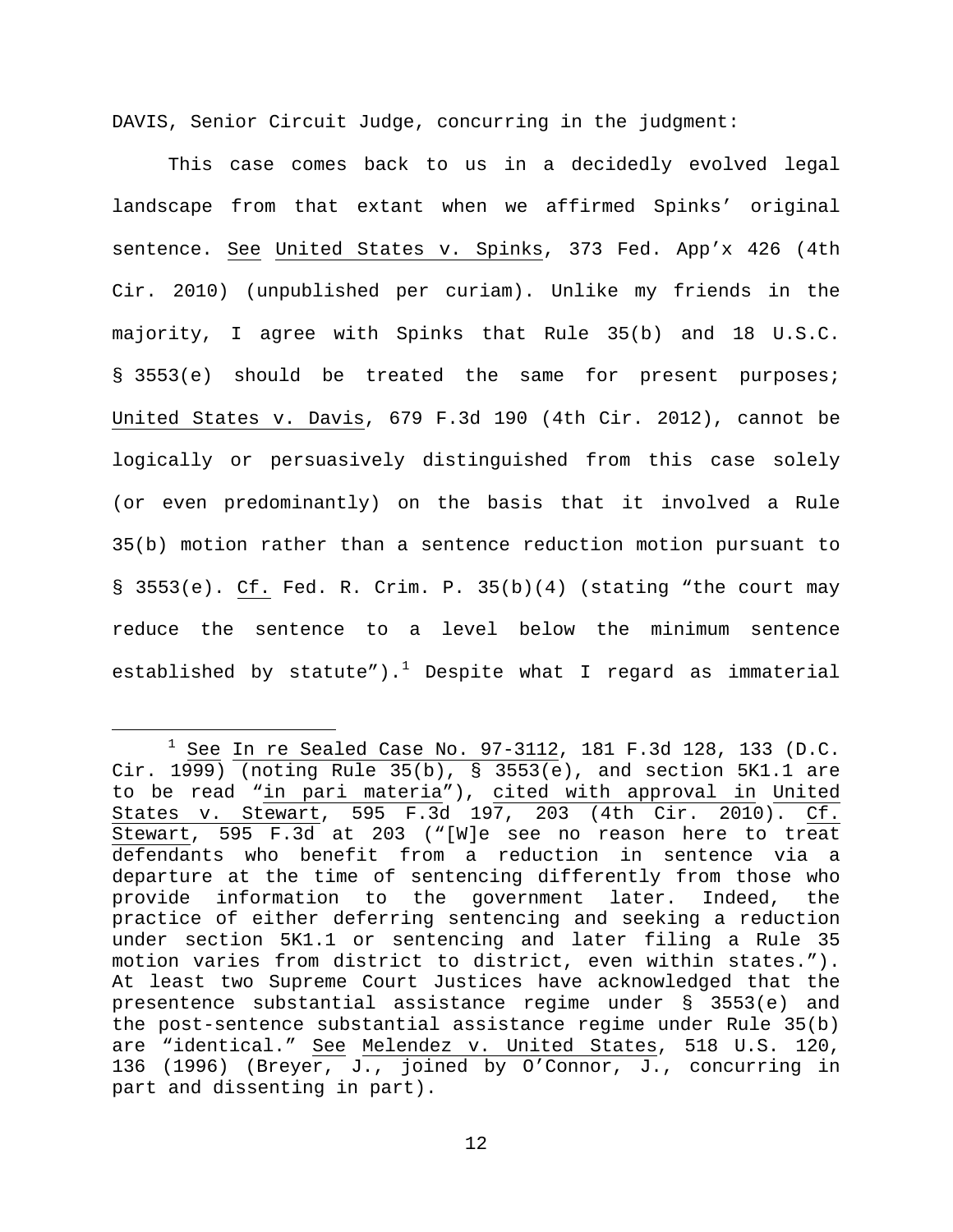differences in the language of the two provisions, Rule 35(b), like § 3553(e), authorizes sentence reductions, including reductions below a statutory minimum, solely on the basis of a defendant's substantial assistance. See generally United States v. Tadio, 663 F.3d 1042, 1046 (9th Cir. 2011) ("Courts all agree that substantial assistance is a prerequisite to Rule 35(b) relief.").

As we held in Davis, however, determining the extent of such a reduction is a separate and distinct undertaking from determining whether to grant a reduction at all. Davis, 679 F.3d at 195–96. In administering both provisions, district courts routinely advert to guidance provided by the "non-exclusive reasons for an appropriate sentence reduction" set forth in U.S.S.G. § 5K1.1(a). United States v. Hood, 556 F.3d 226, 235 n.3 (4th Cir. 2009). In Davis, we joined our sister circuits in holding that § 3553(a) factors have a role to play in Rule 35(b) proceedings, albeit in that case a role in limiting the extent of a sentence reduction. In light of Davis' holding that "the district court can consider other sentencing factors, besides the defendant's substantial assistance when deciding the extent of a reduction to the defendant's sentence after granting a rule 35(b) motion," Davis, 679 F.3d at 195–96, and the lack of a reasoned basis for distinguishing sentence reductions pursuant to Rule 35(b) and § 3553(e), Hood's constraint on this panel as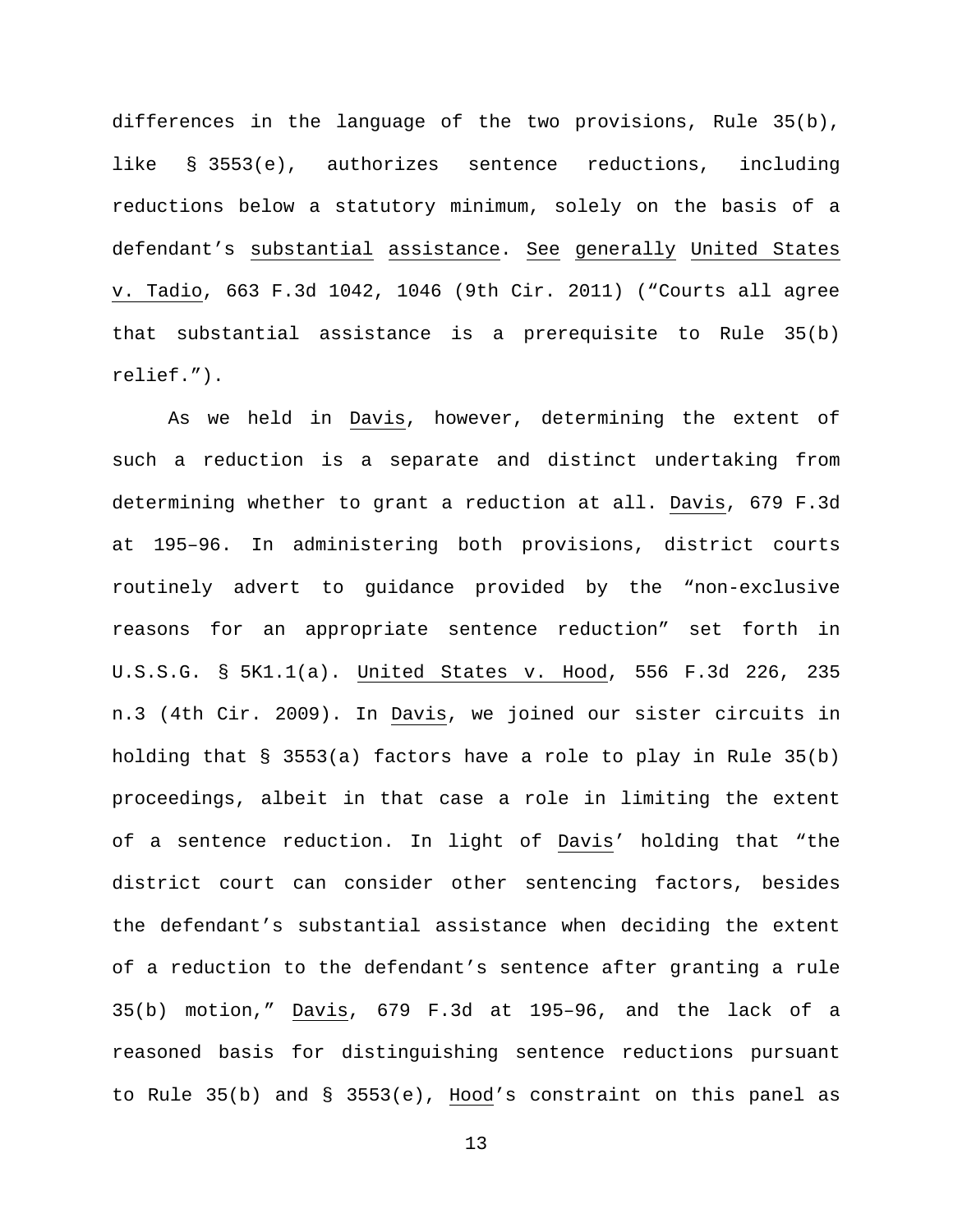circuit precedent is called into question. Understandably, in light of his plausible (if broad) reading of Pepper v. United States, 131 S. Ct. 1229 (2011), Spinks asks us to take the next logical step and apply the Davis reasoning in respect to a § 3553(e) sentence reduction, especially inasmuch as some, if not many, initial sentence reduction motions by the government occur only after an original sentencing hearing and thus under Rule 35(b), not infrequently as a convenience to the government or the court. See supra n.1.

The majority reasons, plausibly, that the deletion in 2002 of the "reflect" language in Rule 35(b) lends credence to the argument that the two provisions can be interpreted differently. Ante at 9. Respectfully, I think the majority assigns too much weight to this change in the language of the rule. This is especially so considering that the advisory committee notes expressly state: "These changes are intended to be stylistic only, except as noted below." Fed. R. Crim. P. 35 advisory committee's note (2002 amends.). Unlike some circuits, the First and Sixth Circuits took the Advisory Committee at its word and declined to attribute substantive effect to this stylistic change. See United States v. Grant, 636 F.3d 803, 814 (6th Cir. 2011); United States v. Poland, 562 F.3d 35, 41 (1st Cir. 2009). The majority's critique of those two circuits, "We do not think that such interpretive leeway is appropriate when language is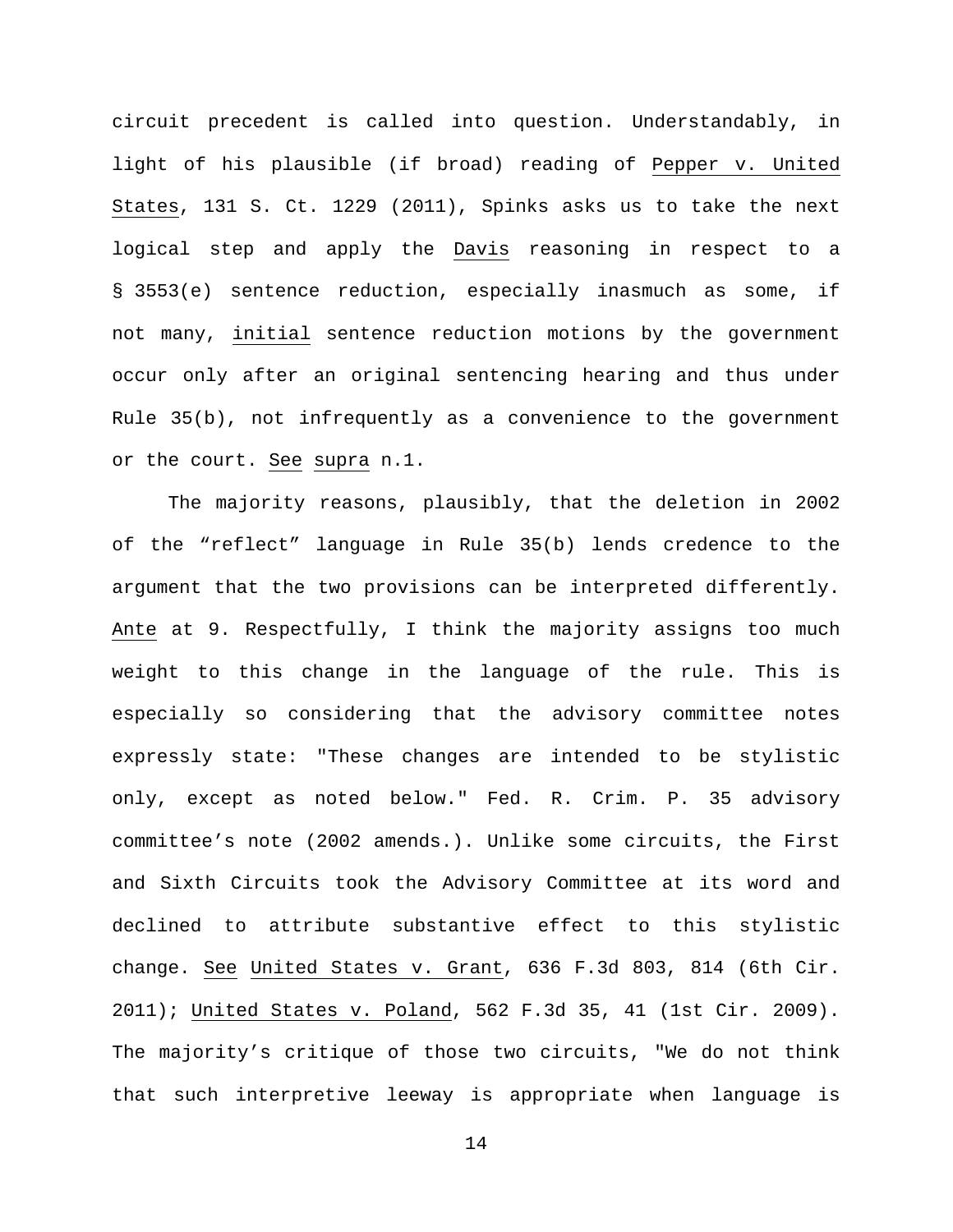unambiguous," is wholly unpersuasive. Attribution of such a dramatic change in interpretation to an avowedly "stylistic" revision seems to be exactly the type of interpretative leeway that is cautioned against. And, "plain" or not, the language is obviously subject to reasonable disagreement among jurists.

The more natural understanding of the removal of the "reflect" language in Rule 35(b) is that given by Tadio. The Tadio court put forth three possible readings of the previously employed "reflect" language in Rule 35(b) and came to the conclusion that I would reach in this case (in light of Davis and Pepper): "[T]he court may determine the amount of a sentence reduction in light of the assistance the defendant has provided, in combination with non-assistance factors relevant to the defendant. Again, under this reading, 'reflect' means to 'take into account.' But under this reading non-assistance factors may be used to grant a sentence reduction greater than, less than, or the same as the reduction that would be warranted by the defendant's assistance considered alone. Rule 35(b) operates symmetrically under this reading, and non-assistance factors do not function as a one-way ratchet." See Tadio, 663 F.3d at 1050. Rule 35(b)'s current "may reduce a sentence if" language means that: "[N]on-assistance factors may be considered, along with the amount of assistance, in determining the amount of sentence reduction, and that non-assistance factors may be considered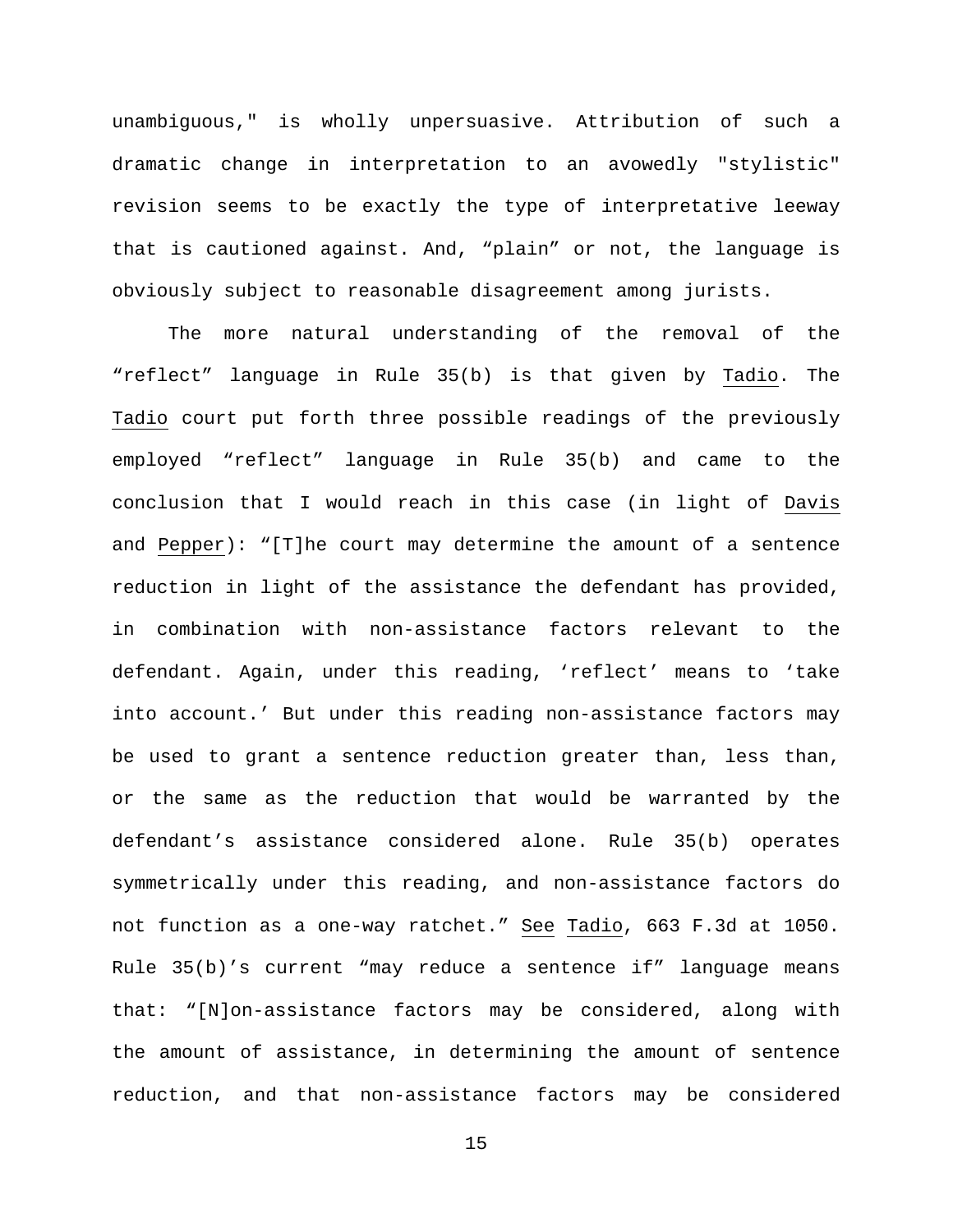symmetrically to allow a reduction that is either more or less than the reduction that the assistance, considered alone, would warrant." Id. This reading is the most natural because it conforms to the advisory committee notes that the change from "reflect" to "may reduce a sentence if" was intended to be stylistic only. Id. at 1050–51.

I reiterate the overarching point: there is no logical reason to treat Rule 35(b) and § 3553(e) differently. In Tadio, Judge Fletcher was writing against the background of earlier Ninth Circuit precedent; I suspect that, given his druthers, he would have agreed with our beloved Judge Butzner, who dissented from the crabbed reading of § 3553(e) which underlies our precedent and gave birth to Hood. See United States v. Pillow, 191 F.3d 403, 408 (4th Cir. 1999) (Butzner, J., dissenting). In any event, an enduring question deserves an answer that makes logical and practical sense: if the change in language in Rule 35(b) really means that courts have discretion to consider nonassistance factors when considering the extent of a departure under Rule 35(b), but not under § 3553(e), why would Congress choose to require courts to treat defendants in the two contexts differently? This question is especially niggling inasmuch as where the rules are given practical application in the real world, there is no difference between the two provisions. Cf. Poland, 562 F.3d at 43 (Torruella, J., concurring)("Our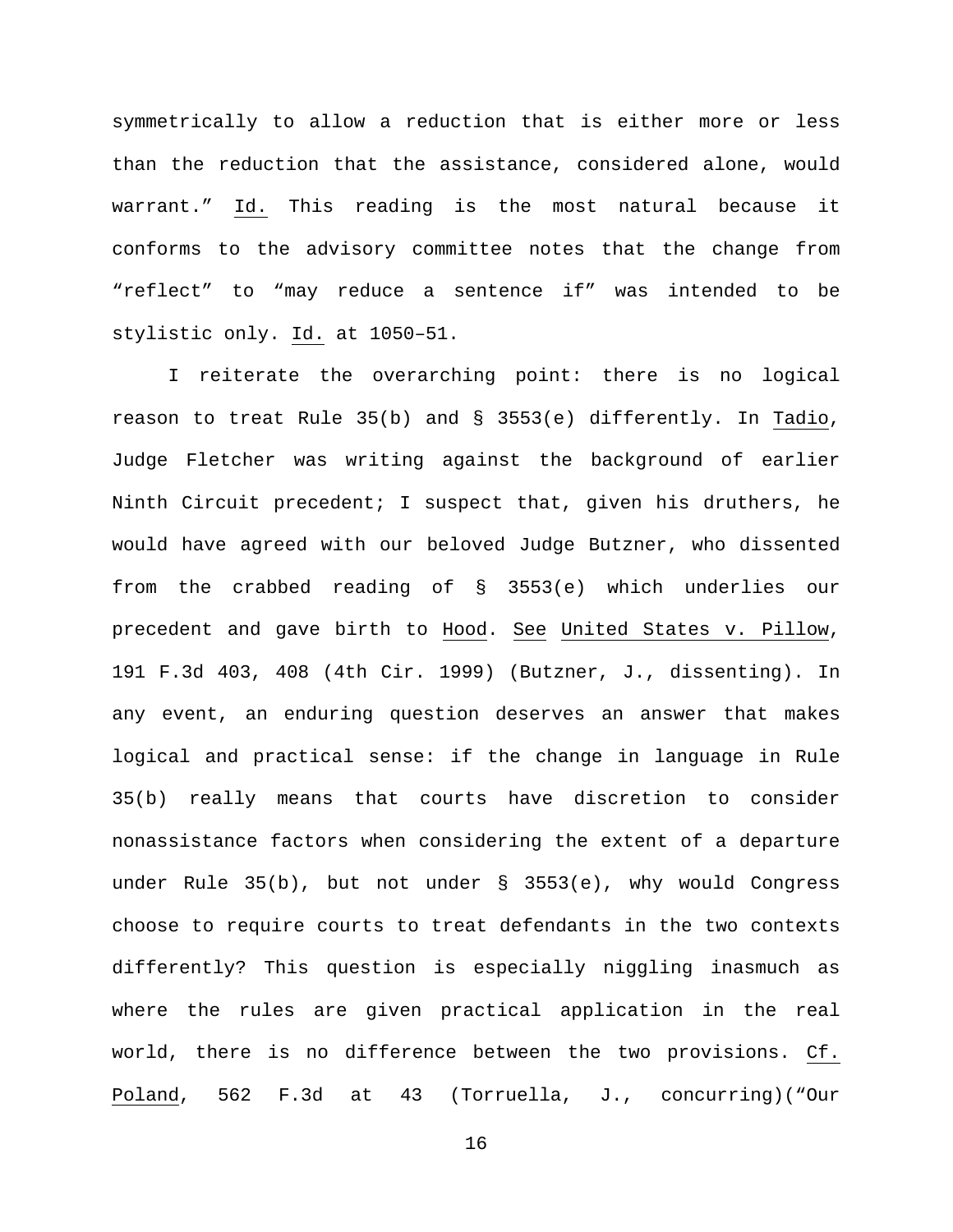sentencing regime reflects the work of persons with a background of much theory and little practice in the art of sentencing."). There is no inherent reason that substantial assistance is more valuable in one context over the other. Even the Sixth Circuit acknowledged as much in Grant. See Grant, 636 F.3d at 817 (noting the desirability of maintaining "congruity between the pre-sentence and post-sentence contexts").

In sum, the majority opinion's rejection of Spinks' contention is undoubtedly consistent with its interpretation of our own precedent as well as some out-of-circuit precedent. Nevertheless, absent unmistakably subsisting and binding circuit precedent, I cannot today, in good conscience, sign on to a "one-way ratchet" legal regime, Tadio, 663 F.3d at 1047-49, in which a district court is permitted to consider § 3553(a) factors to limit the extent of a sentence departure for substantial assistance under Rule 35(b), but is proscribed from considering such factors as justification for enlarging a departure pursuant to § 3553(e). The intimation in the majority's reasoning that such a regime would pass muster is regrettable. $^{2}$  $^{2}$  $^{2}$ 

<span id="page-16-0"></span> $2$  The majority goes to some effort to leave open the possibility that a future panel of this Court will not take a "one-way ratchet" approach when it is presented with the issue of whether Rule 35(b) (in contrast to § 3553(e)) permits an enlargement of a substantial assistance departure. See ante at 8 (Continued)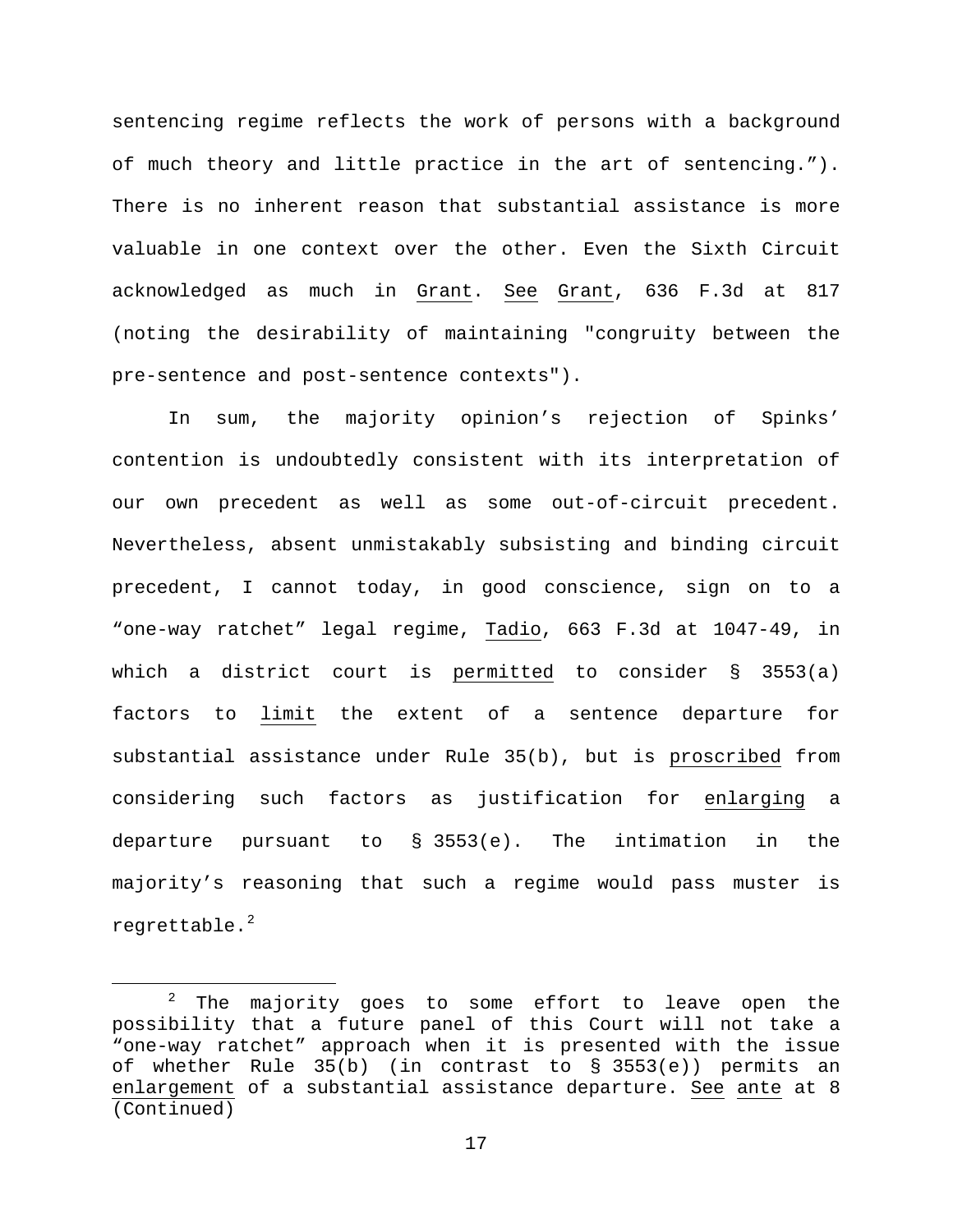Admittedly, asymmetry is not unknown in the law, but in this post-Booker, post-Pepper world of federal sentencing, maintenance of the manifest tension between Davis and Hood requires greater justification than the government offers us here. The Davis/Hood regime is best described as a "heads the government wins, tails the defendant loses" approach to criminal sentencing adjudication. It bespeaks precisely the kind of arbitrary and unfair sentencing anomaly that prompts members of the lay public to lose faith in the legitimacy of our criminal justice system. The legal fiction supporting the notion that Congress could have intended such an absurdly inconsistent practice is disreputable. It is well past the time when we should put an end to the empty formalism that bedevils our

n.2 . Although I would applaud the continued confounding of our precedents were such a panel to do so, I am not so sanguine over the possibility of leaving it to another case and would conclude, dicta or not, that Rule 35(b) would permit such an enlargement, and therefore § 3553(e) should be interpreted similarly.

ī

Especially as Rule 35(b) expressly allows consideration of both pre- and post-sentencing substantial assistance in determining the extent of a departure, it should not go unnoticed by members of the criminal defense bar (and the district judges) in this circuit that an important lesson emerges from this case: Subject to the discretion of the district court, of course, no client should be forced to go to sentencing on a § 3553(e) motion. After this case, it seems to me, the relevant standard of care militates strongly in favor of Rule 35(b) motions only because, under the law of this circuit, it is only at that juncture that consideration of departure factors beyond substantial assistance is permitted (if at all).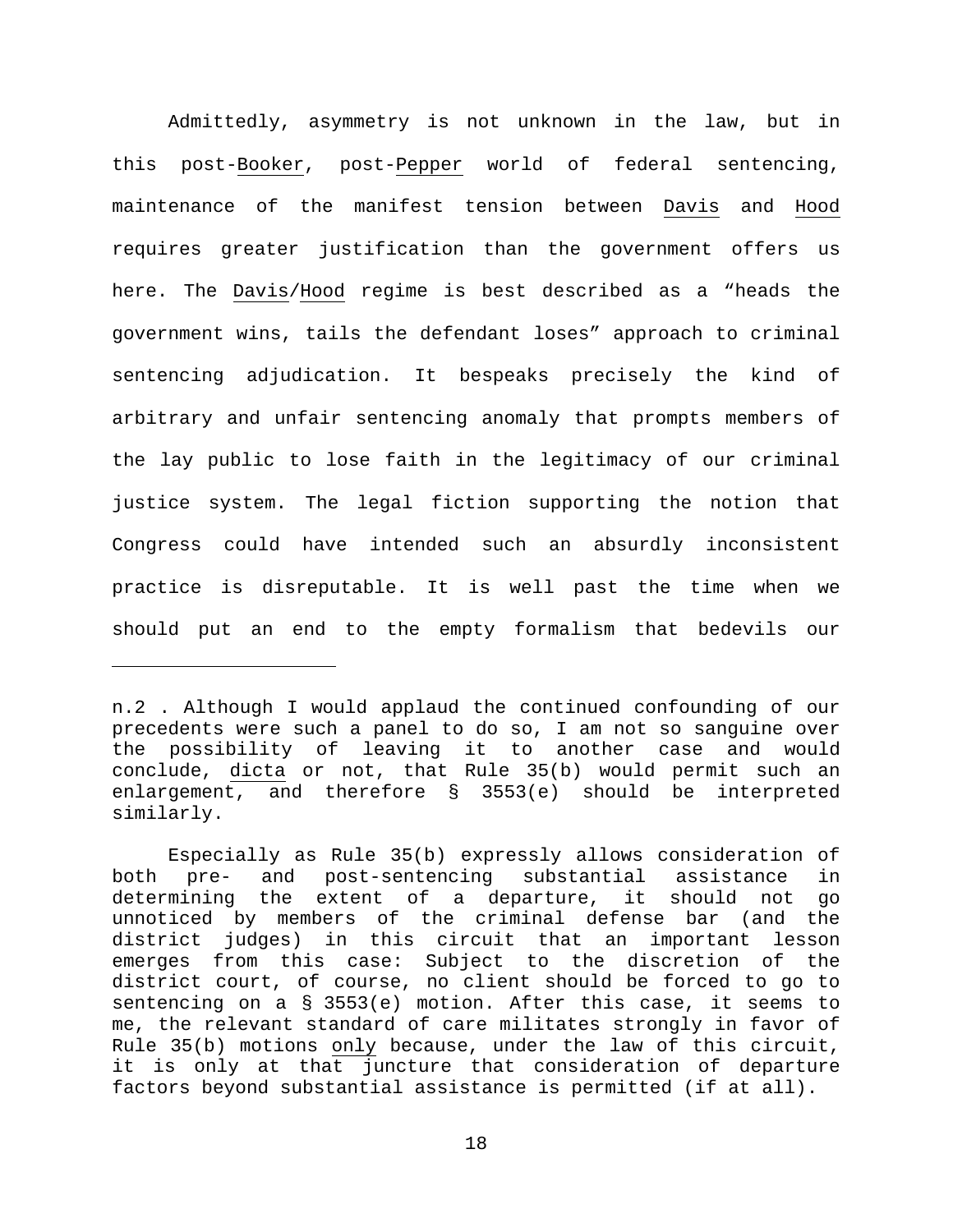sentencing jurisprudence. See United States v. Valdovinos, 760 F.[3](#page-18-0)d 322, 340 (4th Cir. 2014) (Davis, J., dissenting).<sup>3</sup> Given the widespread contemporary calls for a serious reexamination of federal sentencing law and policy, see id. at 339–40, particularly in respect to mandatory minimum sentences, one can only hope that the present anomaly will be brought to the attention of Congress for a prompt legislative correction.

All that said, I accept the government's alternative contention and vote to affirm. Assuming we were to hold that the combination of Davis and Pepper permits, even if it does not compel, reexamination of the Hood gloss on § 3553(e) sentence reductions, Spinks failed to offer sufficient evidence to support his request for a larger reduction of sentence.

<span id="page-18-0"></span> $3$  The point is made with poignancy in Thomas N. Whiteside, The Reality Of Federal Sentencing: Beyond The Criticism, 91 Nw. U. L. Rev. 1574, 1574 (1997) (emphasis added):

From no other governmental institution is so much expected as from the American system of justice. Covered extensively by the media, monitored closely by the public at large and administered by proponents of differing philosophies, our system always has and always will be subject to debate, both within and without the ranks of those who administer it. At the pinnacle of that debate stands the process of sentencing. Because the sentencing process defines our values in a variety of ways, everyone has a vested<br>interest in it. Therefore, legislators and Therefore, legislators and practitioners have known for a long time that the<br>sentencing decision is of such magnitude that it sentencing decision is of such magnitude that should not be rendered without some common basis in logic and reason if fairness is to prevail.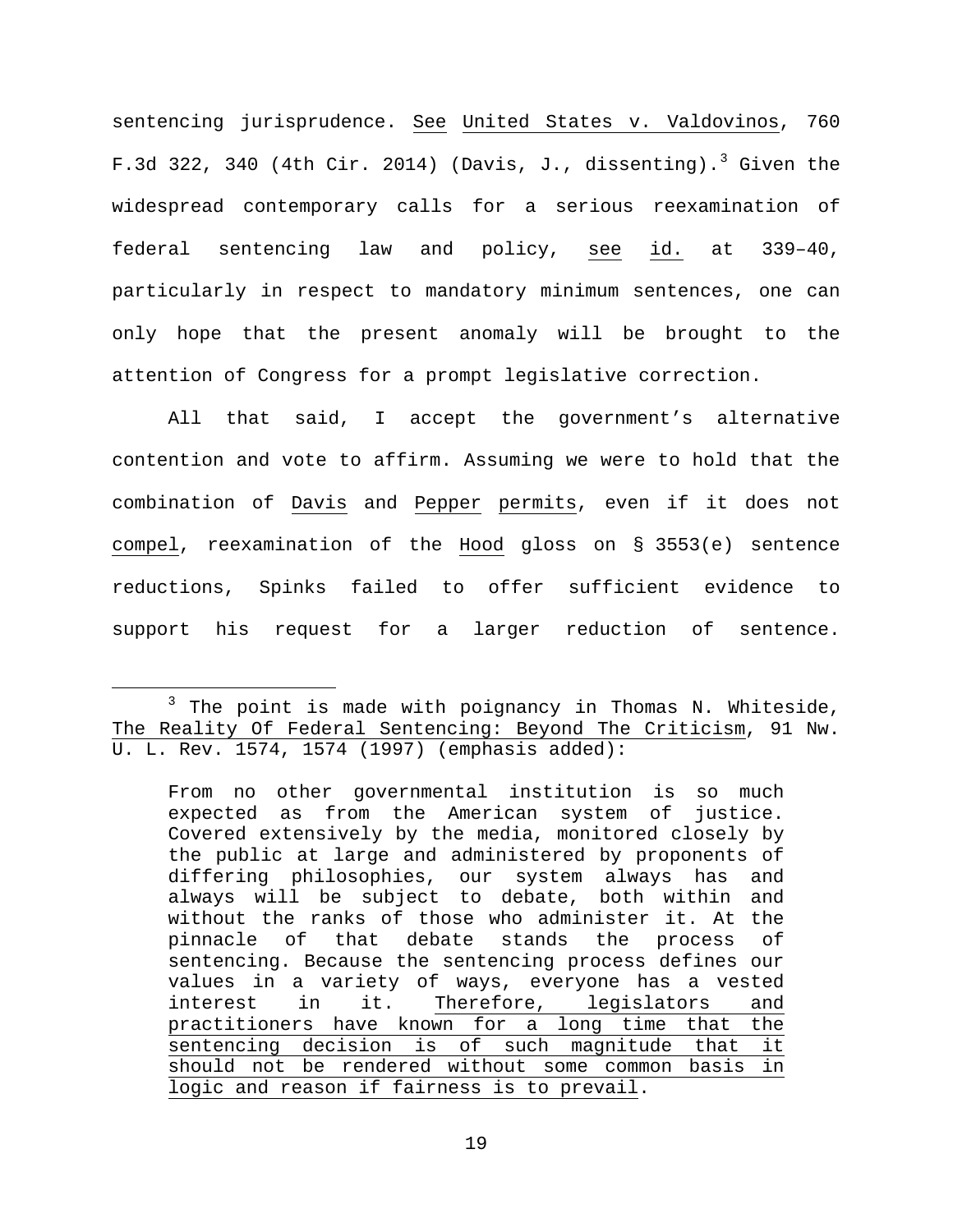Moreover, and in any event, the record shows that the district court would have imposed the same sentence it did impose without considering evidence of Spinks' post-sentencing rehabilitation.<sup>[4](#page-19-0)</sup> Accordingly, I concur in the judgment.

The lack of transparency and candor Judge Evans lamented imposes a genuine cost. A judge who refuses to blink at the real human being standing before her, who may deserve a significantly greater reduction in a sentence than that the government requests, need only couch her explanations and conclusions in<br>"substantial assistance" verbiage. See id. (noting that the "substantial assistance" verbiage. See potential physical harm that threatens a "snitch" and her family is a proper factor for consideration in a substantial assistance departure). Thus, under the rules of the "game," judges who are "long-ball hitters" at sentencing, see Paul J. Larkin, Jr., Public Choice Theory and Overcriminalization, 36 Harv. J.L. & Pub. Pol'y 715, 754 n.176 (2013), are free to impose as much or as little of a reduction as they wish. In contrast, "singles hitters" -- judges who believe, in the individual case, that a long sentence (i.e., one that is shortened but nevertheless consonant with the government's recommendation based on the "nature and extent" of the substantial assistance) will hardly serve any legitimate purpose tied to prolonged incarceration, see id. -- are ostensibly prohibited from considering § 3553(a) factors. But there simply is no doubt that some (perhaps many) of the latter will hide their deeply-felt convictions (that a greater reduction is warranted) through the use of "substantial assistance" language in explaining the sentence. See Shelby, 584 F.3d at 751 (Evans, J., dissenting). Unsurprisingly, of course, not all well-meaning, conscientious judges of conviction will elect to play the game. See Poland, 562 F.3d at 37 (noting that the district court expressly stated that it would reduce its 40 month substantial assistance sentence to 30 months if it had the authority to consider nonassistance factors under Rule 35(b)). All those sentences, of whatever duration, will surely survive this Court's deferential "reasonableness" review upon an appeal (Continued)

<span id="page-19-0"></span> $4$  As the late Judge Terence T. Evans wisely pointed out, the current substantial assistance regime encourages "game playing" that we as a court of appeals "should not encourage." United States v. Shelby, 584 F.3d 743, 751 (7th Cir. 2009) (Evans, J., dissenting).